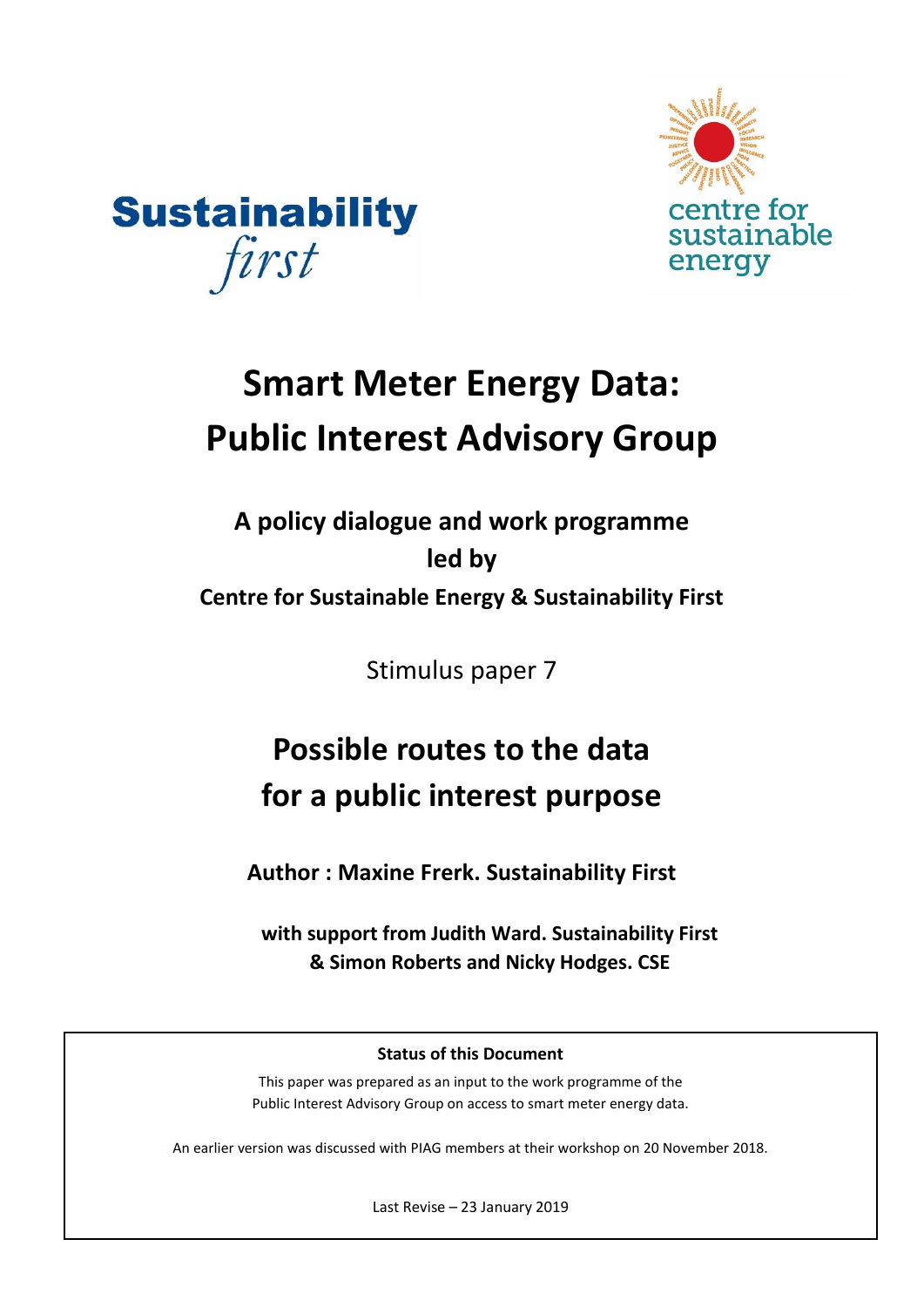## **PIAG Stimulus Paper 7**

## **Possible Routes to the Data for a Public Interest Purpose**

#### **Introduction**

The aim of this paper is to explore possible eventual routes to smart-meter data for a 'public interest' purpose.

This discussion is not taking place in isolation. There are other debates about access to customer smart meter data in relation to the BEIS Data Access and Privacy Framework, settlement reform, the future of supply (Energy Midata), the data privacy plans of the electricity networks and UCL's smart meter research portal.

In [Stimulus Paper 5](https://docs.wixstatic.com/ugd/ea9deb_07b59cc120034039bf267650b3cb5ad7.pdf) we examined key 'public interest' use-cases which stood to benefit from access to more granular smart-meter consumption data. These include: improved national energy statistics; better data to support regional and local-level planning; better data to allow policy-makers to model the impacts of new policies; and, potentially, access to better sample data to enable better targeting and development of new services. Our conclusion was that significant benefits could be delivered from the use of smart-meter consumption-data for such public interest purposes, provided customer privacy concerns can be satisfactorily addressed.

The focus in all of the PIAG use-cases was on energy consumption data although for certain uses other energy data, such as export, would be relevant. As noted previously, smart meters provide a wide range of data which could be of public interest. However our focus at this point has been on energy consumption data which is also where the strictest privacy rules apply.

Stimulus Paper 5 also made a helpful distinction between (1) the **input data** required for each public interest use-case – of necessity at the individual customer-level and (2) the resulting **output datasets** which would only become available for use by policy-makers and others once suitably aggregated or anonymised. **As such we do not foresee fundamental privacy questions arising on the use of anonymised output data for a policy-making purpose.** But for **input data**, some real practical challenges remain within the current privacy frameworks and statute as to how, potentially, this could be obtained and then aggregated / anonymised.

Whatever route is chosen, decision-makers and consumer bodies need to feel confident that customer sentiment is largely amenable to smart meter data being used in this way for a public interest purpose and that overall an appropriate balance has been struck between respecting individual privacy and the wider public interest. These issues are considered at length in PIAG [Stimulus Paper 6](https://docs.wixstatic.com/ugd/ea9deb_db5eb9491ebe458b9f482f7374a771ae.pdf) and the Ipsos MORI paper (January 2019), which we will return to at the workshop on 4 April 2019.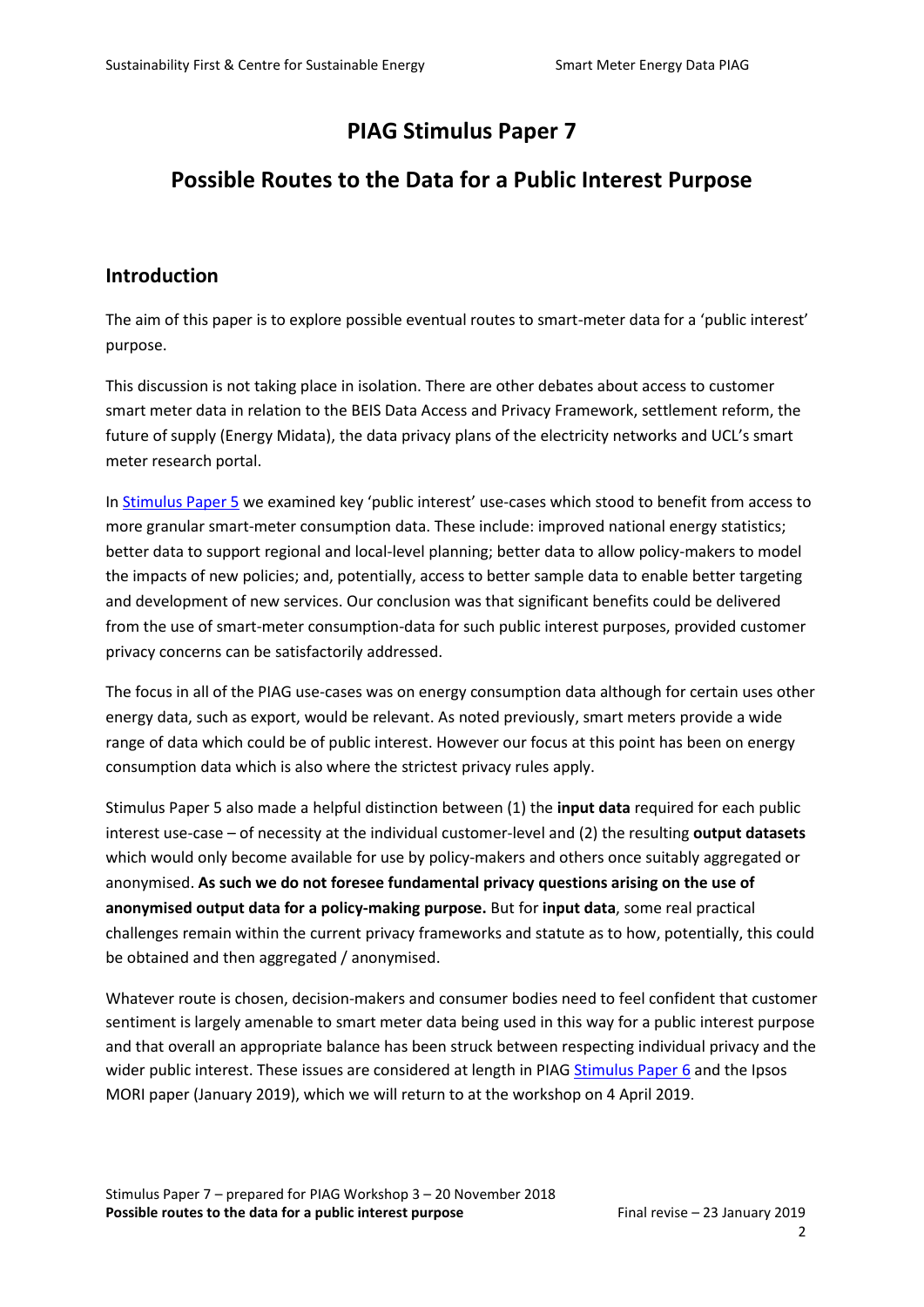In practice, a move to make better use of smart meter data aligns well with the current direction of travel across all of government to make better use of administrative data for public interest purposes (as reflected in the Digital Economy Act 2017). Annex 1 provides more context.

This paper therefore puts forward **a suggested framework** to explore options for accessing customer smart meter data for a public interest purpose. In particular the paper outlines:

- A **strawman process to access smart meter data for a public interest purpose**  in terms of data-inputs, data-outputs, the role of a trusted processor and potential users of the data;
- A summary of **potential sources for the input data.** This is where the UK faces a particular challenge as there is no single data-base of smart meter data that could be used as a source (unlike in the US);
- A **set of proposed criteria** by which to judge between alternative potential routes to obtain customer smart meter input data;
- A **basic and initial strawman assessment** of different options against these criteria;
- Reflections on **other elements of the process**;
- **Early concluding thoughts – for discussion**.

**The purpose of this note was to frame the discussion at the PIAG workshop on 20 November 2018 and has been updated in the light of comments made.** A number of industry actors were invited to set out how they potentially foresee their own roles evolving to support such a process.

## **Overview – a strawman process to access smart meter data for a public interest purpose**

As noted, any public interest use-case would need granular customer-level input data.<sup>1</sup> Given that there are no plans for a comprehensive GB database of the consumption data from smart meters we have considered the options that exist in terms of how this **input data** could be obtained and then converted, by what we are calling a '**trusted processor**' into the **output data** that is needed to support each use-case.

Our first step was to review what meter data is currently held – or is planned to be held – by different industry players. We then explored how these data-sources might (in principle at least) provide a route to input-data for a trusted processor. We also considered possible options for a range of future routes to input-data longer term.

In every case, and in line with design of the GB smart meter system, the consumption data sits on the individual smart meter (for a maximum of 13 months). For SMETS2 meters (and in due course, SMETS1 meters), the data is retrieved from the meter by the DCC on instruction from organisations such as energy suppliers in line with the rights and consents those organisations have to access the data as

<sup>1</sup> Reasons for this are explained in our use-case discussion in [Stimulus Paper 5](https://docs.wixstatic.com/ugd/ea9deb_07b59cc120034039bf267650b3cb5ad7.pdf)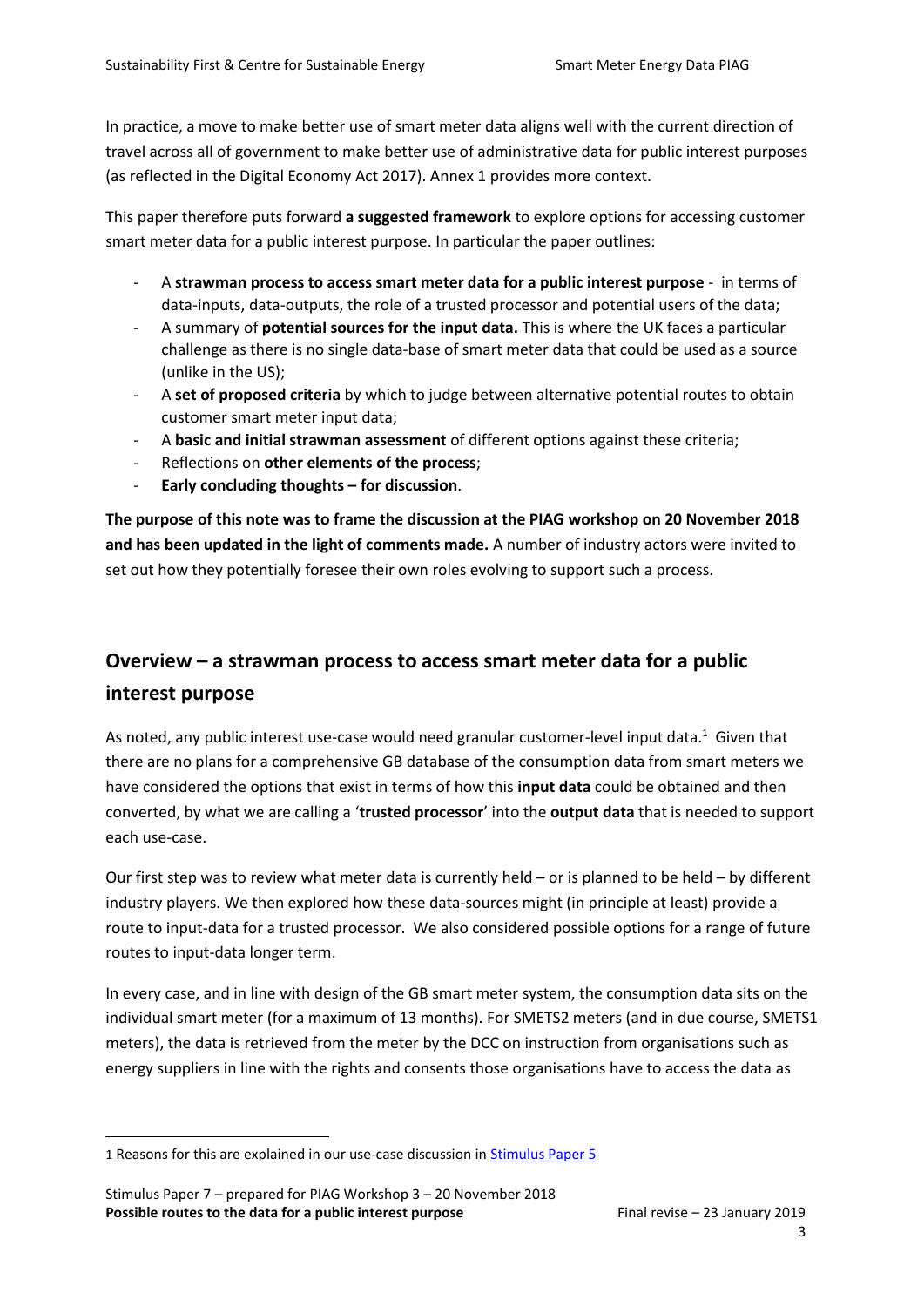registered DCC-users. In accordance with its licence, the DCC does not itself hold the data; rather it routes the encrypted data to the relevant party without access to it.

In terms of potential sources for input data, discussed at more length in the next section, we have identified:

- **suppliers** who collect and store smart meter (and 'dumb' meter) data at individual customerrecord level for both gas and electricity. For smart meters, this will be at least monthly consumption data (which they have rights to access). The Data Access and Privacy Framework requires that suppliers obtain customer consent to access data at finer granularity (such as half-hourly).
- distribution networks who have access to half-hourly data for regulated purposes without customer consent subject to approval of a privacy plan which shows how the data will be aggregated and anonymised. To date only Western Power Distribution (WPD) have a plan approved.
- in future, **the settlement system** might arguably become an alternative source of granular input-data (assuming the settlement process eventually has comprehensive access to such data).
- and ultimately if the case were considered strong enough provision could be made for a **new party** to collect smart meter data specifically for a 'public interest' purpose.

A **trusted processor** role is essentially about obtaining MPAN/MPRN-level input data (ie consumption data), processing it securely and providing the outputs needed. To do this may require the input data to be held securely for a certain period. For some public-interest use-cases, processing would essentially then be a relatively simple task of aggregation to a suitable level to ensure individual consumer data cannot be identified. Other use-cases, such as the provision of input-data for modelling, would involve linking the smart meter data with other data at an individual record level (which means that the trusted processor would also have to have access to this other household level data) and then making that de-identified linked-data available on a suitably secure basis. (See [Stimulus](https://docs.wixstatic.com/ugd/ea9deb_07b59cc120034039bf267650b3cb5ad7.pdf)  [Paper 5](https://docs.wixstatic.com/ugd/ea9deb_07b59cc120034039bf267650b3cb5ad7.pdf) for more detail on the relationship between Input and Output data for different use-cases and the role of a trusted processor).

This strawman process is illustrated in Figure 1 below.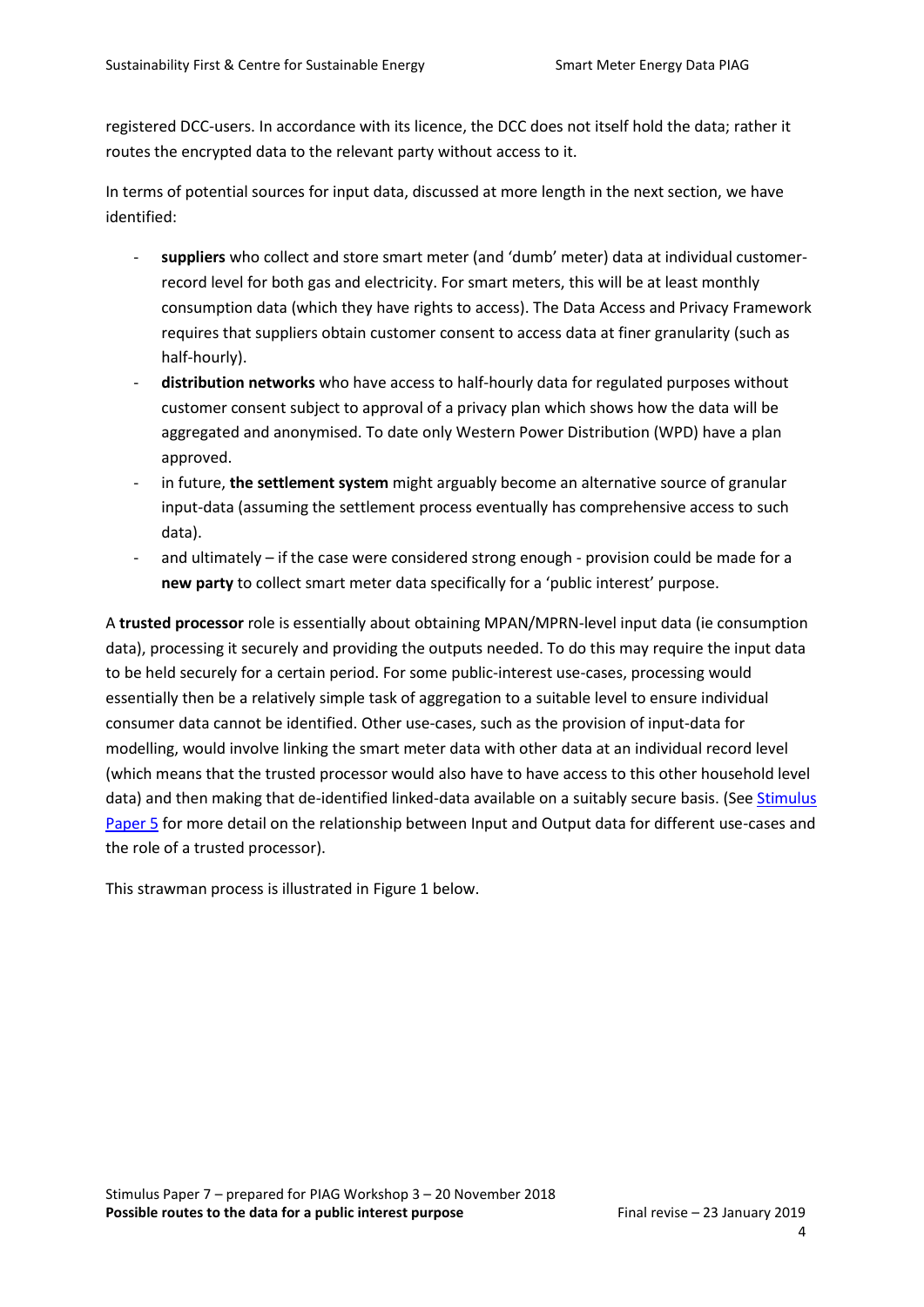

*Figure 1 – A strawman process to access smart-meter data for a public-interest purpose Source : CSE & Sustainability First*

Two established entities already play the role of a trusted processor within the UK's legal and institutional arrangements:

- The UK Data Archive (funded by ESRC and primarily used by academics)
- The ONS (for government statistics).

Practical considerations suggest, for the short-term at least, that rather than establish a new trusted processor it would make sense to rely on existing arrangements as provided for in the Digital Economy Act - where ONS would appear to be more relevant for wider public interest issues (but noting that UCL are expecting to use the UK Data Archive for SMRP given their focus is on the academic community).

Under the Digital Economy Act the ONS also already has the powers to request data from private sector companies for public interest purposes. Use of these powers would avoid the need for an explicit individual consent but obviously – and crucially in this context - can only be used where the data already exists. Further detail is provided in Annex 2.

In line with the provisions of the Digital Economy Act, and should it take on such a role, the ONS (or any other trusted processor) would need to consider carefully how it made any outputs available to ensure privacy was protected. If data was suitably aggregated so there was no risk of re-identification (eg for national or local area statistics) then the data outputs could be published. In other cases where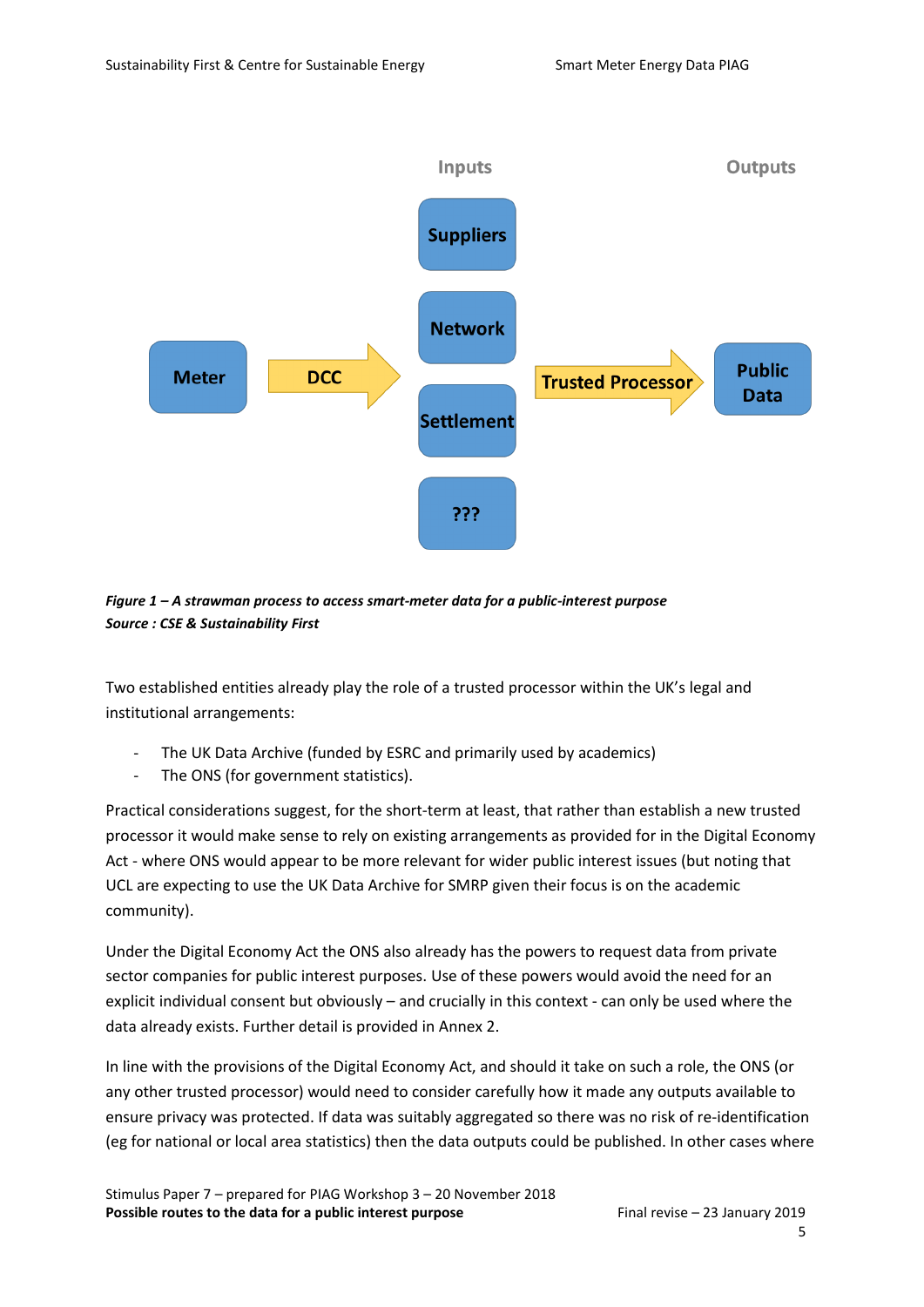smaller datasets are required or pseudonymisation is used to give access to individual records linked to other socio-demographic data for research purposes then the ONS would be required to follow its own published guidance which is based around the '5 safes' (described more fully in the [Data Ethics](https://docs.wixstatic.com/ugd/ea9deb_bcc611cbfc4b4687b4fdd7a4a00fe8b5.pdf)  [PIAG Stimulus Paper](https://docs.wixstatic.com/ugd/ea9deb_bcc611cbfc4b4687b4fdd7a4a00fe8b5.pdf) and summarised in Annex 2). In particular, this includes arrangements for accrediting researchers and projects to access the linked data.

Longer term the Digital Economy Act does provide for other bodies to be accredited by the National Statistics Authority as data processors, responsible for linking, de-identifying, storing and making data securely available. However they would not have the same data gathering powers as the ONS. Details of the accreditation process have not yet been published but are expected shortly.

There could also be an option, if a single regulated body already held all the smart meter input data be it for a particular geographic area or nationally - that they could be required through their own licence to publish aggregated data for public interest purposes. This could allow certain use cases to be met without a third party (such as the ONS) acting as a trusted processor.

PIAG members were asked to consider whether this strawman process for taking input data and providing the outputs needed under the various use-cases made sense or, whether there were other models that should be considered. No alternative models were identified.

## **Potential sources for the input data**

#### *Current sources of input data*

 $\overline{a}$ 

As noted above, a number of parties already have access to certain smart meter data (via DCC as registered DCC-users), or will do so in future. These parties are listed below with a summary of what data they can access. In the next section we explore the strengths and weaknesses of each as a route by which a trusted processor could potentially access smart-meter input-data.

*Energy Suppliers* – currently have access to: monthly gas and electricity data without customer consent (for billing and for fulfilling statutory and licence requirements); daily data on a customer 'opt-out' basis (for any purpose except marketing<sup>2</sup>); half-hourly data on a customer 'opt-in' basis. In its consultation on access to data for half hourly settlement<sup>3</sup> Ofgem noted that not all suppliers currently seek to collect half-hourly data and opt-in rates vary widely between suppliers reflecting the different approaches taken.Consumer attitudes can also be expected to change over time. It is understood that where suppliers seek consent to collect half-hourly data they would typically do so for both electricity and gas.

<sup>&</sup>lt;sup>2</sup> Customers must explicitly opt-in to the use of their data for marketing

<sup>3</sup> https://www.ofgem.gov.uk/system/files/docs/2018/07/access\_to\_data\_for\_settlement\_consultation\_5.pdf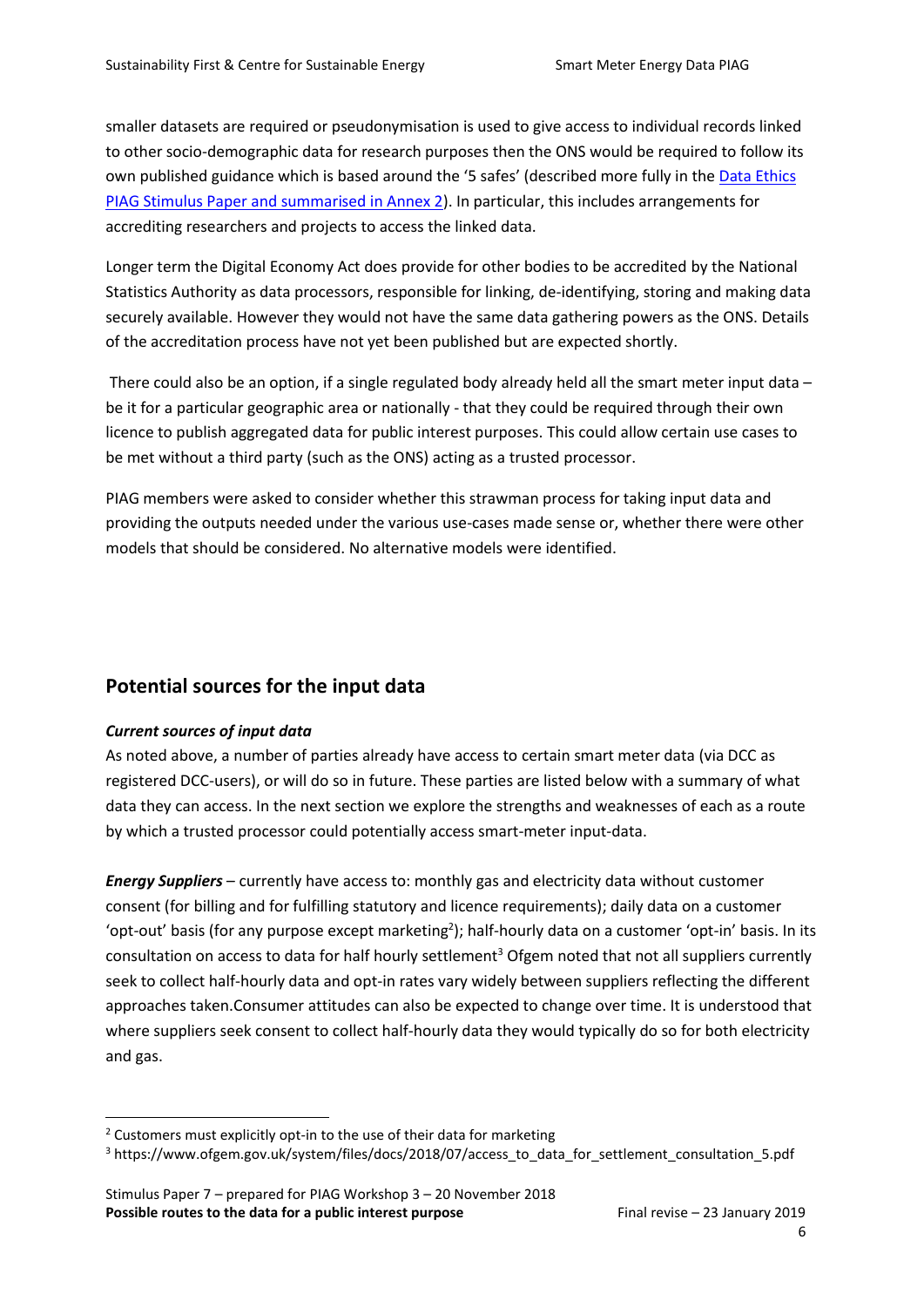*Electricity Distribution Networks* – are entitled to collect half-hourly *consumption* data from every customer subject to having their privacy plan approved by Ofgem setting out how they will aggregate or anonymise the data. To date, WPD is the only network to have a privacy plan approved. Other DNOs are working on their plans and are expected to submit them in the first half of next year. Assuming the broad approach agreed by Ofgem for WPD is followed for other energy networks, distribution networks will have access (via the DCC) to smart meter data at individual record level for system planning and other agreed regulated purposes. WPD's approved privacy plan only allows for data aggregated to feeder-level to be stored (which may include some individual households). Our understanding is that at least one of the other DNO plans to seek approval in their privacy plan submission to store all data at individual meter level, suitably protected.). One challenge is that it would seem all DNOs are approaching this in different ways and there are several different underlying systems for collecting and aggregating the data.

As well as the consumption data authorised by their privacy plans, networks can also be expected in the future to access other meter data intended to help them manage the network such as voltage alerts, maximum demand, reactive power, export etc. Currently networks can access data only from SMETS2 meters but should be able to access data from SMETS1 meters when these are adopted by DCC in due course.

*Gas Distribution Networks* – are entitled to collect data on the same basis as DNOs but so far are not doing so and, to our knowledge, are not actively preparing proposals to Ofgem to do so. Indeed no GDN is yet registered as a DCC user.

#### *Possible future sources of input data*

 $\overline{a}$ 

Other bodies also have access to certain customer smart-meter data – for I&C customers as well as for small customers and households. This includes the bodies responsible for system settlement (Elexon, Xoserve) plus some industry delivery bodies (e.g. DCC, ElectraLink). Looking to the future, and subject to any necessary rule-changes, these or other bodies may also offer potential routes to consumption data and other input-data for a public-interest use.

*Electricity settlement (Elexon)* - current reform of electricity settlement will lead to new data-flows and processes to feed into future settlement arrangements. These are currently out for consultation. The settlement system is likely to receive some customer half-hourly data, but not from every customer as a matter of course<sup>4</sup>. Ofgem is also looking at how data submitted to settlement will be collected and thereafter aggregated. Of particular relevance to the PIAG discussion is the question still out for Ofgem consultation - on whether suppliers (or their agents as data-collectors) should each separately aggregate customer meter-data prior to submission into settlement. Or, whether individual customer- data should be submitted direct by suppliers (or their agents) to the settlement body without prior aggregation. The latter arrangement would mean that in the future the settlement body would hold a large set of half-hourly electricity meter-level data for the purpose of settlement. While

<sup>4</sup> A current Ofgem consultation proposes that customer half-hourly data should be submitted into settlement on an 'optout' basis (or opt-in where a meter has already been installed). By the time Ofgem's decision takes effect, the majority of meters could be 'opt-in'.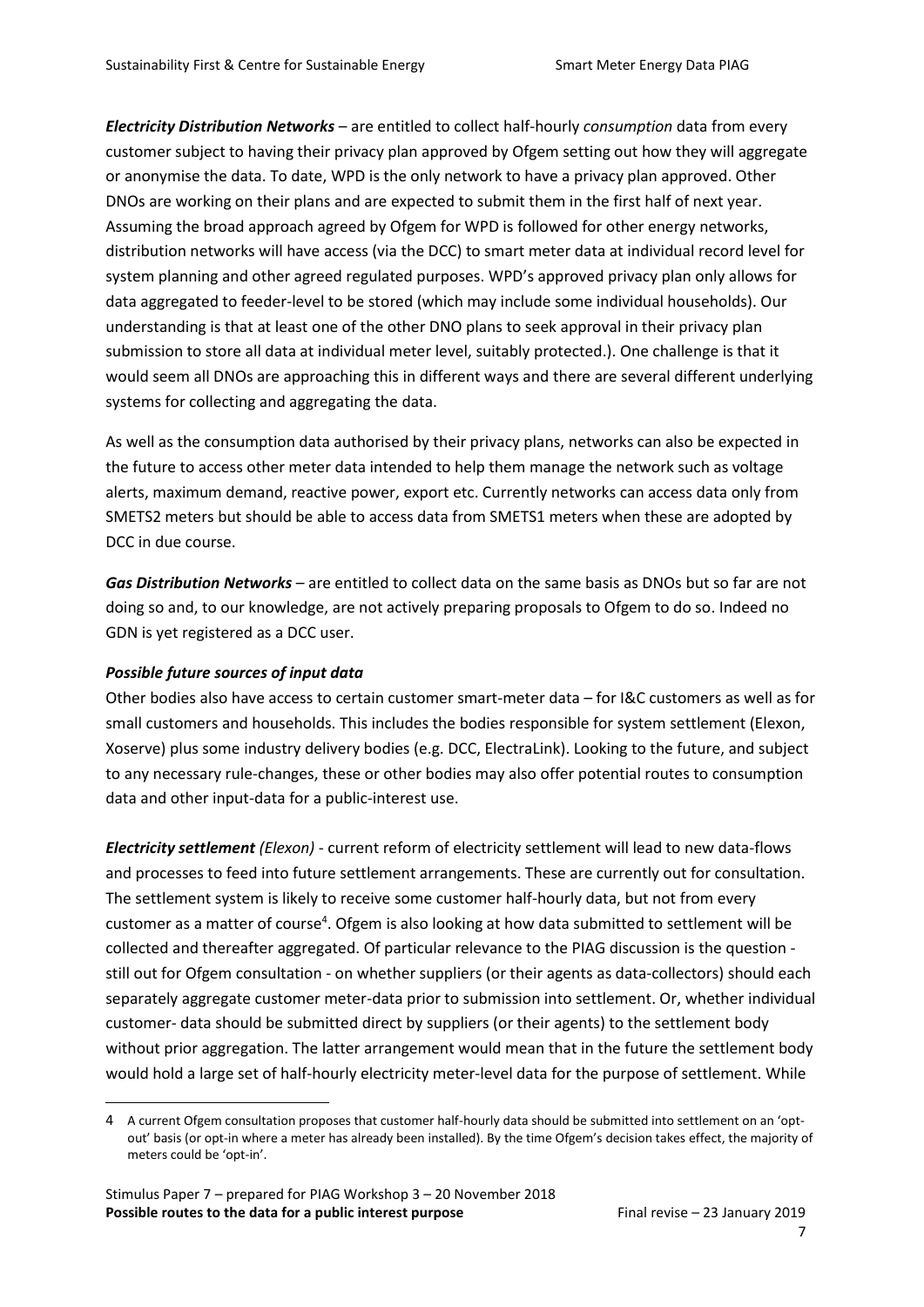no final decision has yet been taken on this, Ofgem has published an open letter stating that the working assumption for system design should be that individual records will be submitted into settlement.<sup>5</sup>

*Gas settlement* (Xoserve) - is done on a daily basis but domestic customers are typically settled based on an annual profile. Project Nexus, implemented recently, allows for daily data (or other longer periods) to be used for settling domestic customers. Changes to arrangements and supplier practices could lead to this becoming an additional source of smart meter data on gas – but at most at a daily level.

*Smart DCC -* DCC securely transmits consumption and other data in line with its licence. However, DCC is currently not able to access that data because it is encrypted. For DCC to access that data would require legislative or regulatory change and a fundamental change to DCC's systems. DCC does hold some other smart-meter data such as records of service requests and alerts and has a role also in procuring the central switching service as part of Ofgem's faster and more reliable switching project.

*Electralink* – Electralink provides data communication services for the electricity sector to support switching and settlement. They have been exploring the opportunity to make wider use of this data under the "legitimate purpose" gateway in GDPR and in particular are now providing I&C half-hourly data to National Grid.

*ONS direct as a DCC user* – theoretically and subject to appropriate statutory arrangements, the ONS (or another trusted processor) could become a registered DCC-user and so access individual-level meter-data records for each MPAN and MPRN. However to access consumption data in this way would require legislative change to provide a basis for the ONS obtaining that data without customer consent.

*Other entity* - more generally, if, and counter to current policy, a decision was made for public policy reasons to have a single comprehensive data-base of granular electricity and gas consumption data and/or other meter data - for regulated use within the energy system - then responsibility for collecting that input-data could be given to a single body (for example, Smart DCC, the settlement system, the system operator etc). Input data for any such data-base would still be accessed from the smart-meter via the DCC and specific legal provisions would be needed to allow this. A trusted processor would then have access to the data-base as an input to its work to produce outputs which meet various public-interest use-cases. However, this would be a major departure from current arrangements which were originally designed to avoid having a central database.

PIAG members were asked to comment on the potential sources of smart-meter input-data listed here – including on possible over-sights or omissions. No other potential sources were identified.

<sup>&</sup>lt;sup>5</sup> https://www.ofgem.gov.uk/system/files/docs/2018/11/dwg13\_ofgem\_policy\_steer\_v1.0.pdf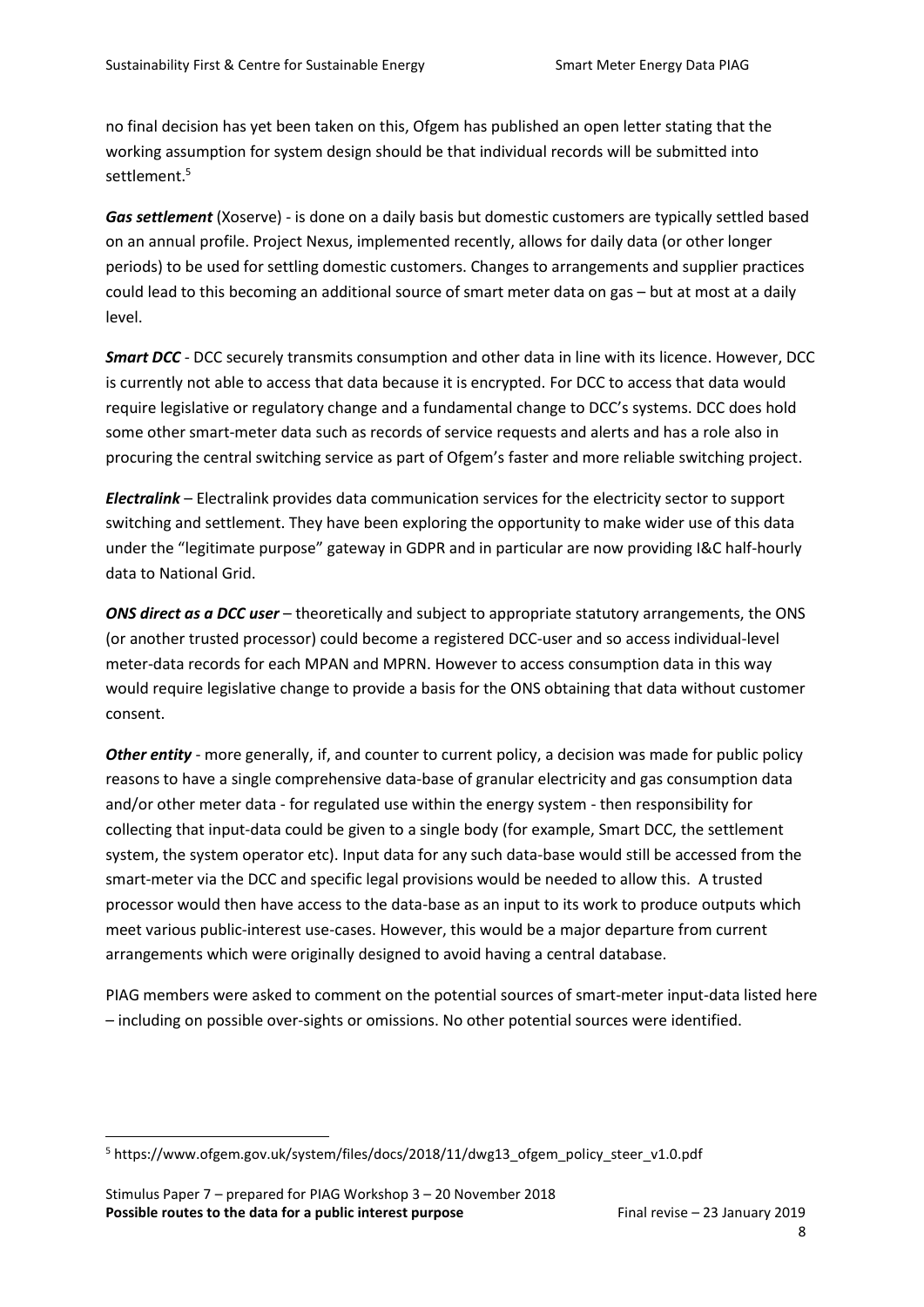## **Proposed criteria by which to assess routes to smart-meter input-data for a public-interest purpose**

In exploring possible alternative routes for accessing smart meter data for a public interest purpose we have assessed these possible options against a number of basic high-level criteria:

*Complexity* **–** number of parties (and / or different systems) involved.

*Current data availability -* how much smart meter data is accessible through that route currently

*Comprehensive coverage longer-term* – how much smart meter data would be accessible through that route longer term (eg in 5 years plus)

*Cost* – eg if new arrangements would need to be put in place to collect or access the data (rather than relying on data already collected for another purpose). This aligns with a principle of 'collect once, use many times'.

*Legal basis* – ie is there a current legal basis for that body to collect the input data (and what prospects are there for securing changes to legislation, taking account of government commitment to certain aspects of the overall design).

*Capability* – ie does the body have the required skills around secure data handling and access to supplementary datasets.

*Consumer confidence* – ie is the body likely to be trusted reputationally by government, regulators and customers . Ideally the body would be a respected neutral party without a commercial interest in the data.

PIAG members were asked to consider whether these were the 'right' criteria by which to assess possible routes to accessing smart-meter input-data. Some of the comments have been incorporated into the explanatory wording of the criteria above. Additional criteria suggested by PIAG members that are worth bearing in mind are:

*Coherence / interoperability* – there are benefits in a uniform approach that would facilitate a national, whole system view, providing a solution that also serves other system data needs and / or can borrow from data capture being done by other system processes;

*Future proofing / future enabling* – for example noting the potentially radical changes being contemplated around the role of suppliers and programmes such as faster switching.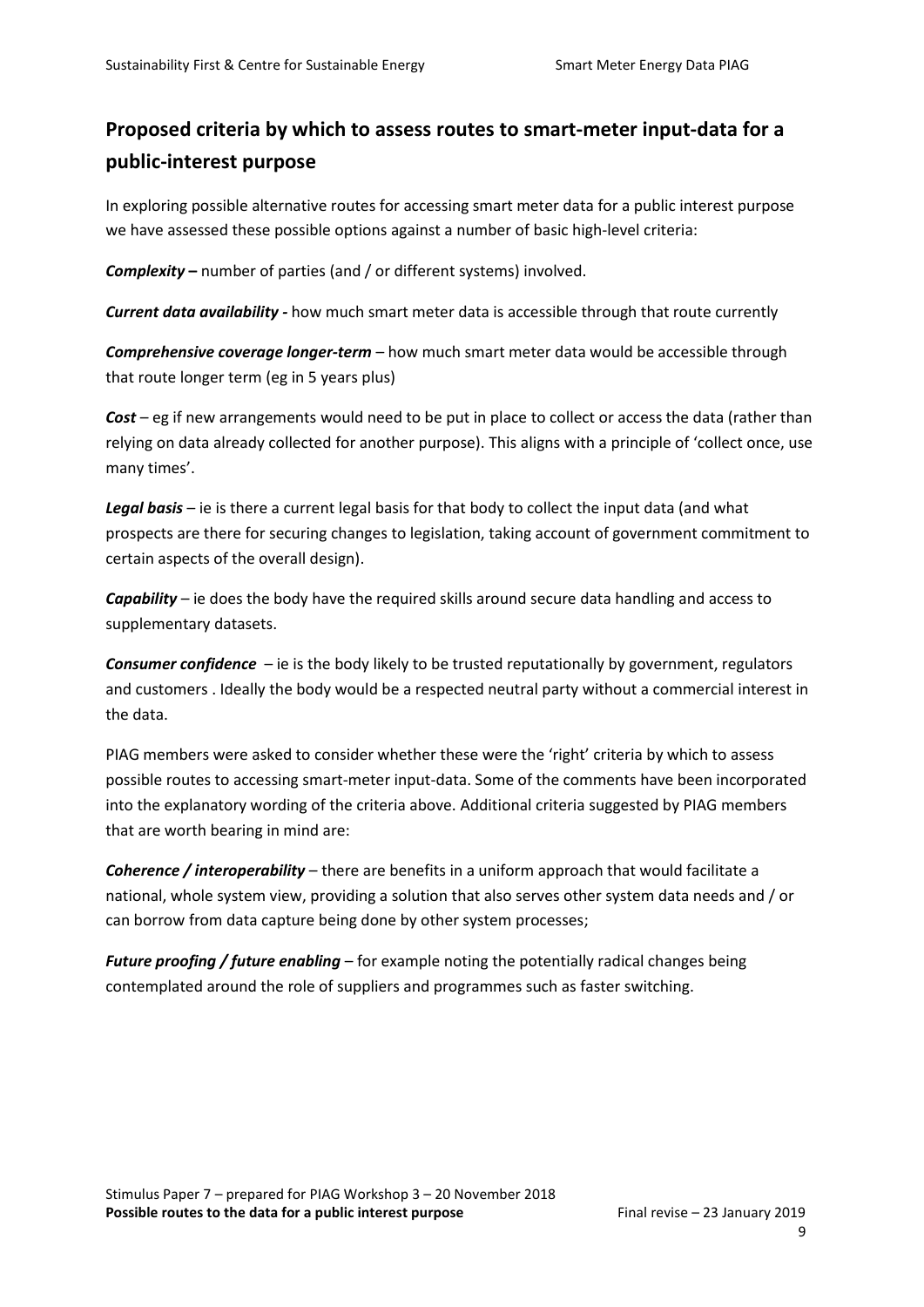## **Strawman assessment: possible sources of smart-meter input-data against key criteria**

In Figure 2 we have summarised our assessment of the different routes to input data identified so far against our suggested criteria. The assessment will vary for the short and long term as shown in the table and discussed further below.

| Route to access<br>input data                                                                                                             | <b>Energy</b><br><b>Supplier</b>                                                         | Network (DNO)                                                                            | <b>Network</b><br>(GDN)                | <b>Settlement</b><br>(Elexon /<br>Xoserve)                                                        | <b>Smart DCC</b>                                                                              | ONS - as a<br>DCC user                                         |
|-------------------------------------------------------------------------------------------------------------------------------------------|------------------------------------------------------------------------------------------|------------------------------------------------------------------------------------------|----------------------------------------|---------------------------------------------------------------------------------------------------|-----------------------------------------------------------------------------------------------|----------------------------------------------------------------|
| Complexity                                                                                                                                | 60+ energy<br>suppliers                                                                  | $6$ DNOs $-$<br>different<br>approaches                                                  | 4 GDNs                                 | Single body                                                                                       | Single body                                                                                   |                                                                |
| <b>Current data</b><br>availability                                                                                                       | Gas+ Elec<br>SMETS1+2<br>Varying<br>granularity<br>(monthly/<br>daily / half-<br>hourly) | Elec<br>SMETS2<br>Half-hourly<br>Aggregated?<br>Subject to<br>privacy plan<br>(WPD only) | Gas<br>SMETS2<br>Not<br>collected      | None                                                                                              | No right to<br>access to<br>encrypted data<br>(currently<br>SMETS2 only)                      | No basis<br>under DAPF<br>for access<br>without<br>consent     |
| Long term<br>Comprehensive<br>coverage                                                                                                    | Gas+ Elec<br>SMETS1+2<br>Only monthly<br>for some                                        | Elec<br>SMETS1+2<br>Half-hourly<br>Aggregated (or<br>pre destruction?)                   | Gas<br>SMETS1+2<br>May be<br>collected | Elec-<br>Subject to<br>Ofgem<br>decision on<br><b>HHS</b><br>Gas -<br>Daily or<br>monthly<br>data | Gas+Elec<br>All - subject to<br>legislation                                                   | Gas + Elec<br>All - subject<br>to legislation                  |
| Additional cost (i.e.<br>of being 'route to<br>data' for trusted<br>processor - on top<br>of core purpose)                                | Depends what<br>each supplier<br>already<br>collects &<br>processes for<br>own purpose   | Depends on<br>what each<br>network plans to<br>collect & process<br>for own purpose      |                                        |                                                                                                   | Would involve<br>capturing and<br>unencrypting<br>data - so new<br>systems needed.            | New system<br>and DCC<br>costs per<br>meter read               |
| <b>Legal Basis</b>                                                                                                                        | Y                                                                                        | Υ                                                                                        | Y                                      | Being<br>considered<br>for elec                                                                   | Not at present                                                                                | None at<br>present                                             |
| Capability                                                                                                                                | Reliability of<br>all suppliers as<br>providers?                                         |                                                                                          |                                        |                                                                                                   | Highly secure<br>approved<br>systems.                                                         | Handle<br>other<br>sensitive<br>data                           |
| <b>Consumer trust</b>                                                                                                                     | Mixed                                                                                    | Low awareness                                                                            | Low<br>awareness                       | No<br>awareness                                                                                   | No awareness                                                                                  | <b>Trusted</b>                                                 |
| Overall - short term                                                                                                                      | Best option?                                                                             |                                                                                          |                                        |                                                                                                   |                                                                                               |                                                                |
| Overall - long term                                                                                                                       | Limited<br>granularity<br>(plus question<br>re reliability of<br>collection)             | Need gas too                                                                             | Unclear if<br>will collect             | Subject to<br>HHS on elec.<br>Level of gas<br>data<br>unclear.                                    | Fundamental<br>change to<br>current design of<br>smart meter<br>systems, incl on<br>DCC role. | Would need<br>a legislative<br>change.<br>Costs of DCC<br>use. |
| Figure 2 - Strawman assessment : possible sources of smart-meter input-data against key criteria<br><b>CSE &amp; Sustainability First</b> |                                                                                          |                                                                                          |                                        |                                                                                                   |                                                                                               |                                                                |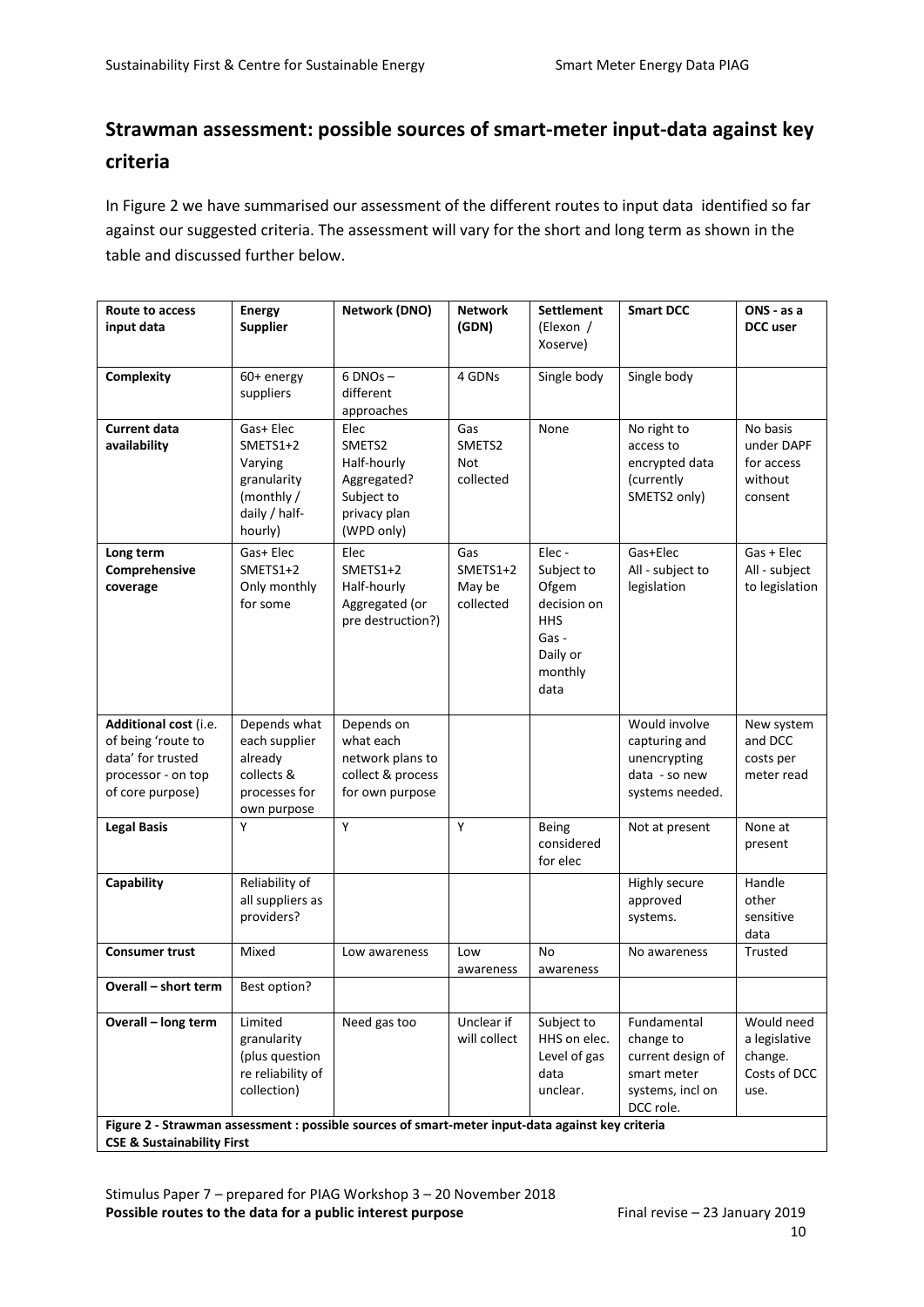#### *Short-term options for access to input-data*

In practice, short-term options for access to input-data are determined by what smart-meter data is available now (or in say the next 12-18 months). On the basis of our strawman assessment, the most expedient and best short-term route to access input-data would be via suppliers. This would cover both gas and electricity and includes SMETS1 meters, albeit for many customers only monthly data would be available. Even this level of granularity would be a significant improvement on energy consumption data submitted into government statistics today.

#### *Longer-term options for access to input-data*

The strawman assessment suggests a number of options could perhaps be on the table longer-term as routes to access smart meter input data. For example :

*Suppliers -* remain a potential long-term route to input-data. Relative to other options in Figure 2 the value of this route will depend on what proportion of customers have consented to access and storage of their more granular data. Plus, to what extent every supplier could be relied upon routinely to provide input-data (due to the number and diversity of players and the implications of faster switching).

*Energy networks - DNOs* – In due course once SMETS1 meters have been adopted by DCC - and once DNO privacy plans are approved - DNOs could potentially provide a better source of electricity halfhourly consumption data than energy suppliers (i.e. if the raw meter-level data could be passed-on by DNOs to a trusted processor rather than deleted immediately following aggregation). However complexity will remain if each DNO takes a different approach.

*GDNs* **–** by contrast, unless and until GDNs change their stance, there is no clear equivalent route to obtaining more granular gas input-data (e.g. daily) from a GDN. More granular gas consumption-data would have particular value in supporting future policy development around heat-decarbonisation, and more thought is therefore needed around responsibility for collection of more granular gas data.

*Settlement* - reformed electricity settlement arrangements could potentially provide an alternative long-term route to more comprehensive half-hourly electricity consumption and other input-data, subject to Ofgem's decision. The gas settlement system may also be an eventual source of at least some daily gas input-data but at present there are no plans for mandating this. More granular data is arguably less important on gas but could still be of value for some of the use cases.

*Smart DCC* **–** Hypothetically, DCC could collect a 'copy' of the gas and electricity meter-data it transmits to suppliers and network companies. This might have the potential to be a comprehensive and cost-effective route to granular input-data for the future. However, this would entail a significant change in DCC's current role, requiring legislative and licence changes.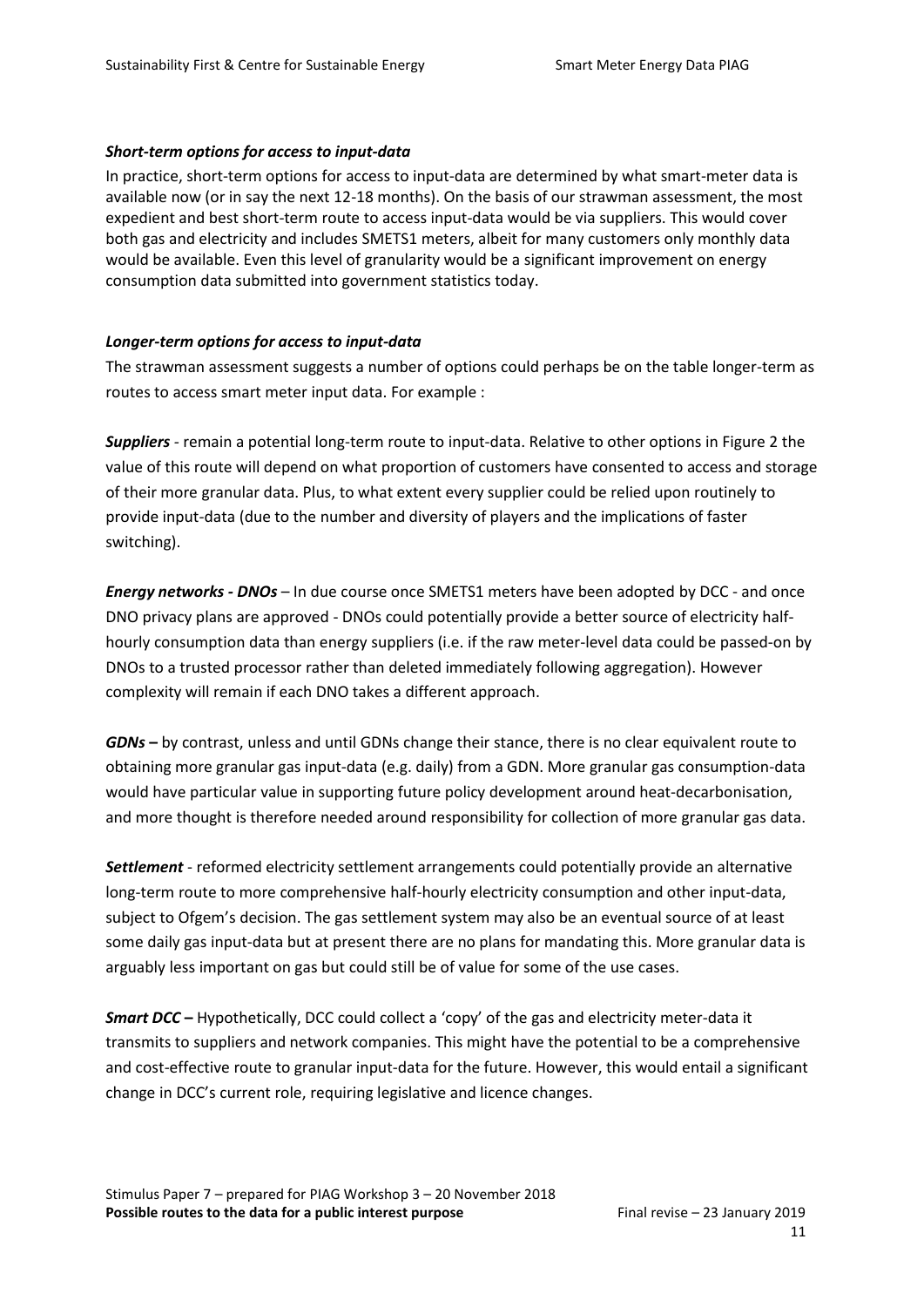*ONS* – the ONS, if it became a registered DCC-user in its own right, could also potentially access comprehensive gas and electricity input-data in the long-term. However, legislation would be needed for ONS to request smart meter-data from the DCC without customer consent. The DEA does not give the ONS the right to that data because, under the DEA, administrative data can only be supplied to ONS by a party who *already* anyway collects it. Moreover, the cost for ONS of accessing this data via DCC could be material (and would duplicate others already accessing the same data).

### **Other elements of the strawman process**

As discussed, the role of trusted processor in handling customer-level input data is central to the thinking around our strawman process. One party to play the role could be the ONS given their powers under the DEA and their access to wider sources of data. They already have the necessary governance and technical skills to deal with publication of data and for making sensitive data available for research purposes; and consumer research suggests they would be viewed as a trusted body. However clearly there will be a question for ONS about their own priorities and resources.

In terms of the **outputs**, as noted above, there is a distinction to be drawn between:

- Outputs where the risk of re-identification has been removed (eg through high levels of aggregation) and which can simply be published, as statistical data;
- Outputs where the risk of re-identification has been reduced but some risk might remain and where the governance arrangements need to reinforce the level of protection (by limiting who can access the data for what purposes, under what conditions etc).

Over-arching governance arrangements already exist for access either to ONS or to UK Data Archive data (some of which were described in PIAG Stimulus Paper 3 on Data Ethics). However, there may also be specific questions around who might be considered public interest actors in relation to smart meter data and levels of aggregation likely to provide suitable anonymity (where international experience as well as thinking on DNO privacy plans may be relevant).

## **Summary of early thoughts on possible routes to smart meter data for a 'public interest' purpose**

Many queries and unknowns remain, particularly around the longer-term options. In practice taking forward any of the options to access smart meter data as we describe in this note would require detailed work, including on licence or other implementation approaches. That said, our very initial thinking points towards the following.

*For the short term*: energy suppliers seem to offer the most straightforward initial route to more granular smart meter data for a 'public interest' purpose. This would be of value even though suppliers may only hold monthly data for some customers. For the purpose of creating more detailed and accurate national and local energy statistics this would still be a marked improvement on current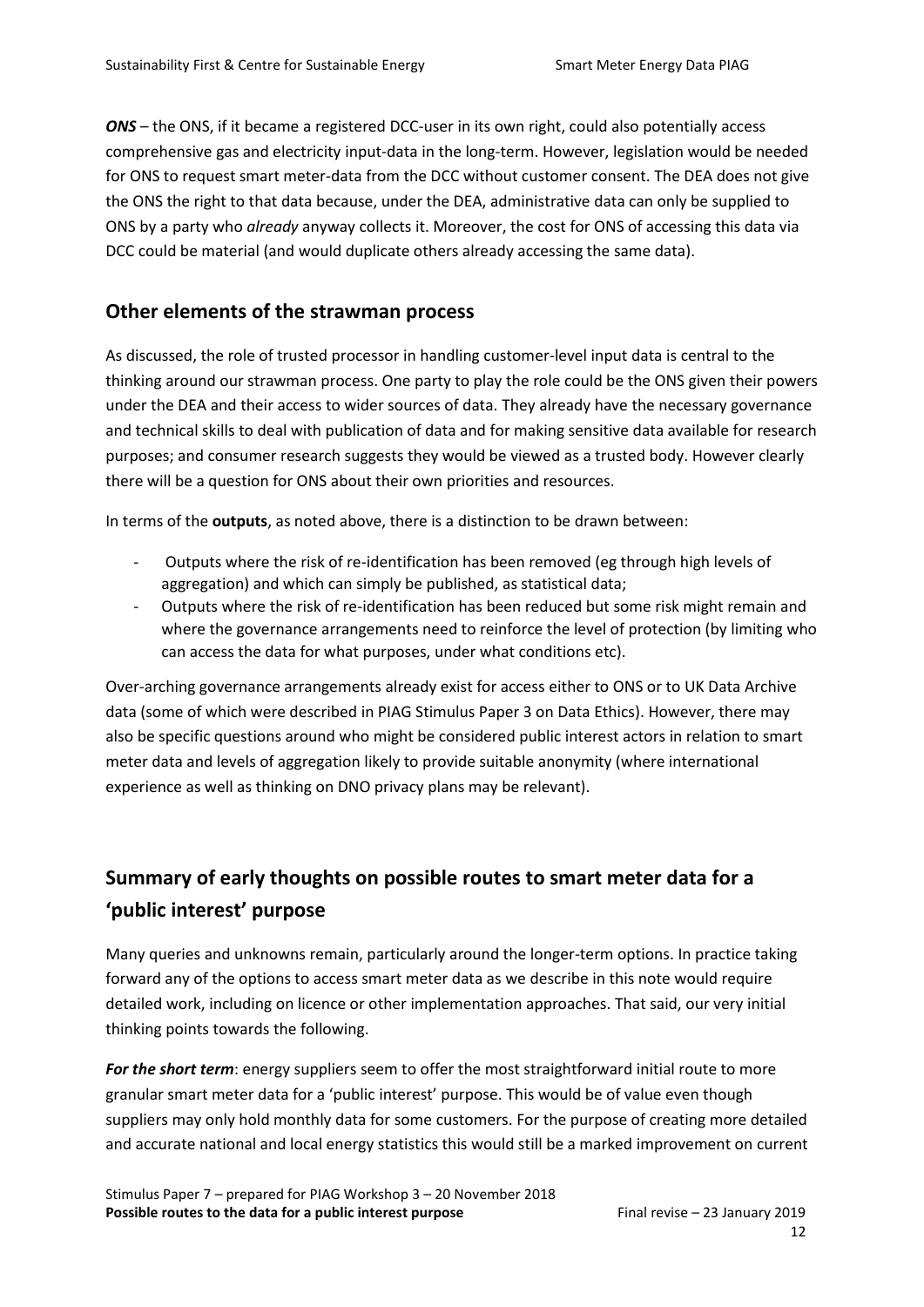practice – both in terms of greater granularity and also speed. It would also build on existing arrangements whereby individual-level annual energy consumption data is obtained by BEIS from suppliers (under the Statistics of Trade Act 1947<sup>6</sup>) and hence should not raise any material or new issues. One would expect that suppliers' privacy plans provide for them to pass on data where they are legally obliged to do so<sup>7</sup>. In terms of improving both national and subnational energy consumption statistics, this could prove an early 'win'.

From a BEIS standpoint some additional effort and resource may be needed to manage monthly data inputs. Significant effort could well be needed to develop new systems to handle half-hourly inputdata where available. Arguably, one potential option might be for ONS as an established data processor and using its powers under the Digital Economy Act 2017- to take-on this role of data collection for statistical purposes from the energy suppliers on behalf of BEIS. This would allow ONS to start from scratch in collecting the data at whatever granularity suppliers had available. In so doing, it could also allow ONS to create the kind of data capture and storage capability needed longer-term to hold the 'input data' necessary to serve the full range of public interest use-cases.

Similarly for suppliers there would be cost and effort in developing their systems to pass on more granular data securely. There would be little point doing this in advance of SMETS1 meters being integrated in the same systems. To provide a comprehensive picture the requirement to provide data would need to apply to all suppliers.

*In the slightly longer term*: energy suppliers would still provide a straightforward and low-cost route to reasonably comprehensive gas and electricity data. If half-hourly electricity data is routinely collected either by **DNOs** or the **electricity settlement body** then either might eventually provide a better data-set for the ONS or other trusted processor to call on. But, this would also still have potential limitations; and in particular it would not provide any route for obtaining gas consumption data. XOServe could potentially be a route for accessing gas data but is dependent on the level of daily data that suppliers collect and provide into the system.

*For the long-term*: delivery of a more comprehensive solution to obtaining high quality, fine grain customer smart-meter input-data for a public-interest purpose – and / or to deliver modelling-data based on individual linked records – is likely to require **a new bespoke route** (or routes) to collect energy meter data. The optimal route for doing this is not yet clear, and is dependent on wider market developments, but there are a number of potential options. For example to :

Place a new obligation on DNOs and GDNs to provide smart-meter consumption and other data in standard formats to the ONS (in effect giving the networks a new regulated duty). This might well not require them to collect additional information, but instead to change the way they currently process it i.e. to pass the raw customer data to the ONS or other trusted processor instead of deleting it as now (and as DNO privacy plans require).

<sup>6</sup> See Annex 3 for further detail

 $^7$  For example, this would also include providing data to enforcement agencies. Interestingly this is the angle that Privacy International flagged as having raised most concerns in the US context.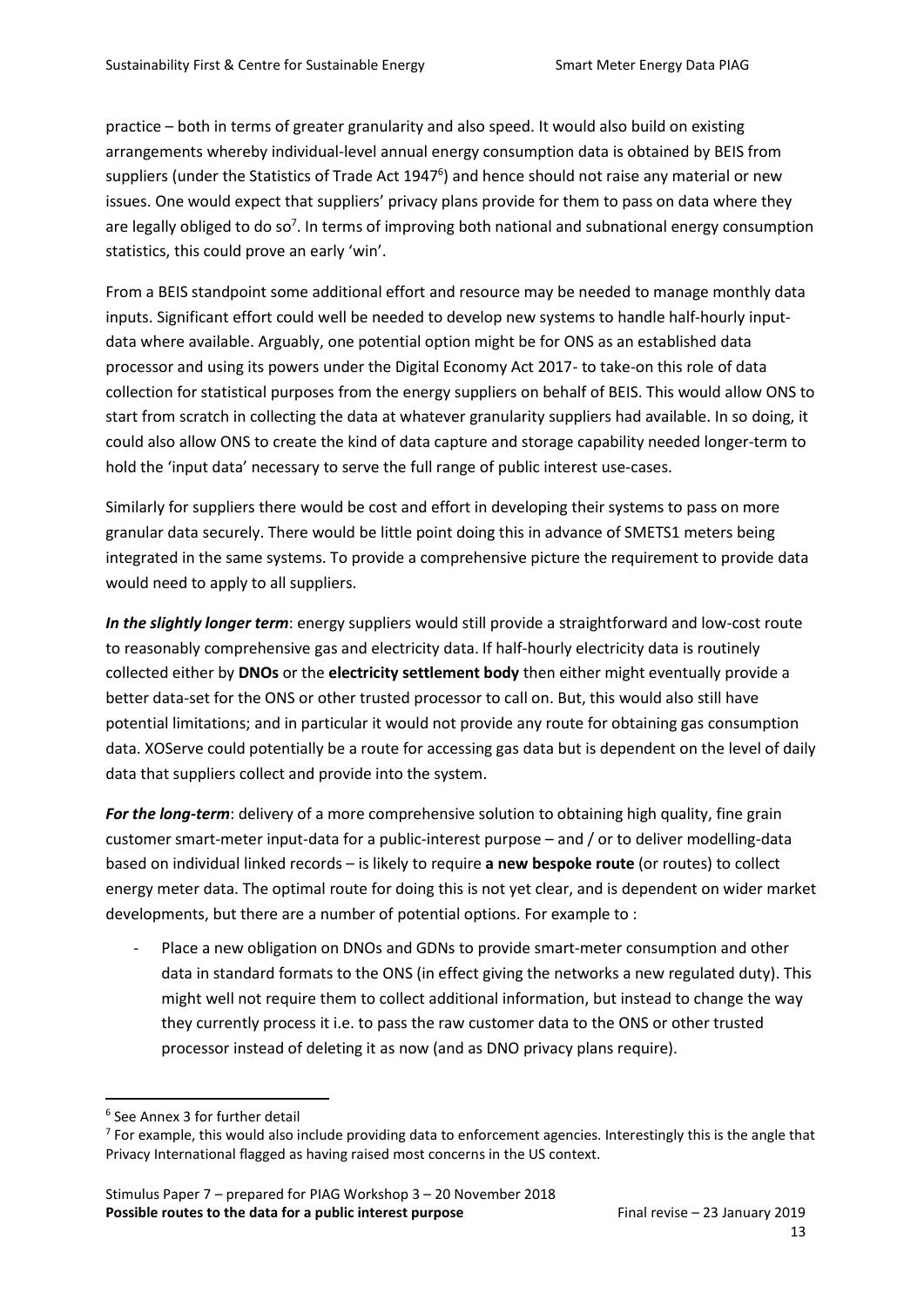Or, put new obligations on a body such as the settlement system, the system operator, the DCC or the ONS to collect the fine grain input-data specifically for these purposes. However this would be a significant departure from current smart meter data privacy arrangements, albeit potentially in line with government's wider data-strategy to improve and make better use of data<sup>8</sup>.

There would be cost implications if such a body was collecting the data purely for these purposes. There would also need to be some legislative or regulatory changes to establish the rights of such a body to access half-hourly individual consumption data via the DCC without a customer consent.

In terms of the trusted processor role, in the longer-term an obvious party remains the ONS. However, other options should also be considered, taking into account how the roles of other parties may well evolve. In particular in thinking about different use-cases it might be practical for other parties to publish aggregated data (and indeed this is arguably a part of the future DSO role to support local planning). For modelling - where it is necessary to link data with other socio-demographic data - then responsibility would need to sit with a body that also has access to that other data such as the ONS, subject to how the wider data landscape develops.

In considering these options thought should also be given, as an alternative, to how the SMRP data could be made available to a wider set of researchers to support the modelling use case.

Clearly any change to the arrangements for collecting and sharing data would need to be considered in the context of consumers concerns about privacy and the implications this could have for the rollout itself.

**We will return to this central question of how to achieve a balance between safeguards for consumer privacy and the benefits of access to data for a wider societal purpose in our final PIAG paper and workshop on 4 April 2019.**

**It is also clear that gas data presents some particular challenges and we will look to explore further with XOServe the level of data to which they expect to have access. We will also explore with BEIS and Ofgem their ambitions for GDNs to make use of smart meter data as part of delivering full benefit from the rollout of gas meters.**

**Sustainability First & CSE 23 January 2019**

 $\overline{a}$ 

 $^8$  Including by reducing the need for / expense of less than satisfactory alternatives – such as collecting energy consumption data via surveys or via sales data submitted by retailers of oil, gas and power.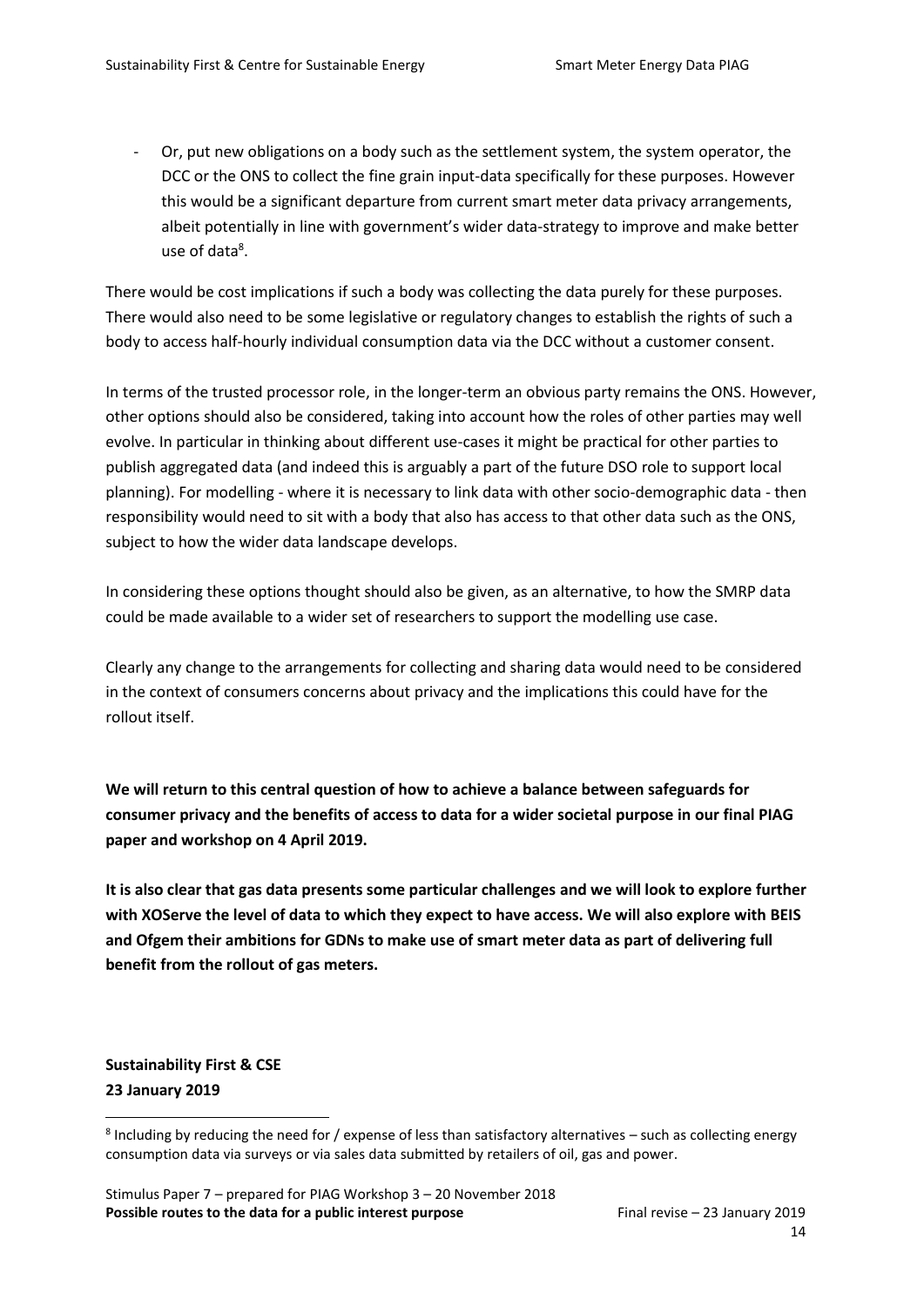#### **Annex 1: Wider Government Ambition**

The Statistics Authority recently produced a report<sup>9</sup> on "Joining up data for better statistics" which signalled their ambition to see more done to build on the DEA powers and link different administrative data sources in the expectation that this would yield new insights and opportunities.

The term '**administrative data**' refers to information obtained by a public or private sector organisation in the course of undertaking its normal operations, rather than with a view to its use for statistical purposes.

While this more ambitious use case has not been considered to date in the PIAG work it is worth noting this broader direction of travel across government.

The Bean Review<sup>10</sup> in 2016 highlighted the scope for more use to be made of administrative "microdata" and highlighted some of the barriers to doing so which included legislative barriers (as Information Sharing Orders or specific provision in legislation was required to give permission for the ONS to access each dataset and the specific uses had to be set out in the order which precluded exploratory uses of the data). The Bean Review also highlighted cultural barriers (risk averseness and concerns about the possibility of accidental data release) and a lack of ambition.

The Digital Economy Act (see Annex 2) was a response to these legal challenges and there is now no need for secondary legislation for ONS to access data.

However the Statistics Authority report mentioned above does highlight that there is still a reluctance to share data between departments and a lack of ambition. It notes the benefits that can be derived from linking data but also that this takes time and effort.

10

<sup>9</sup> <https://www.statisticsauthority.gov.uk/wp-content/uploads/2018/09/Data-Linkage-Joining-Up-Data.pdf>

[https://assets.publishing.service.gov.uk/government/uploads/system/uploads/attachment\\_data/file/507081/29](https://assets.publishing.service.gov.uk/government/uploads/system/uploads/attachment_data/file/507081/2904936_Bean_Review_Web_Accessible.pdf) 04936 Bean Review Web Accessible.pdf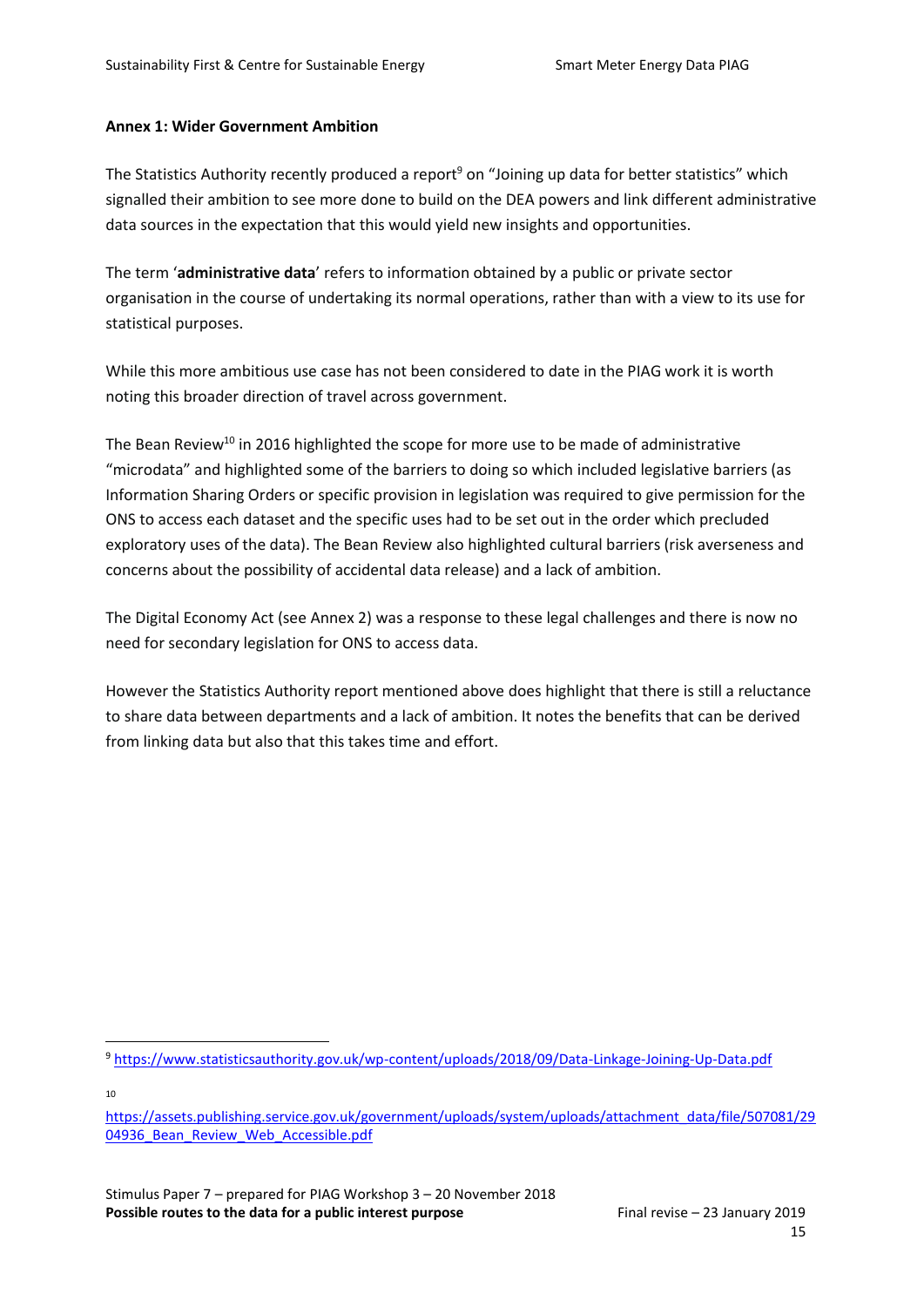#### **Annex 2: Digital Economy Act 2017**

#### *ONS Access to Information from Public and Private Sectors*

The Digital Economy Act 2017 amends the Statistics and Registration Service Act 2007 to provide the UK Statistics Authority and its executive office, the Office for National Statistics (ONS), with greater and easier access to a range of data sources held within the public and private sectors.

The ONS can only seek access to data for the purposes of fulfilling one or more of its statutory functions, including to produce official statistics and undertake statistical research that meets identifiable user needs for the public good.

The Act requires the ONS to set out principles that it will adhere to in exercising its new powers. It has done this and the principles cover confidentiality of data, transparency, ethics and the law, public interest, proportionality and collaboration.

#### *Disclosure of information for research purposes*

The Digital Economy Act 2017 also facilitates the linking and sharing of datasets held by public authorities for research purposes. To ensure data are processed and made available in a safe and secure way the legislation sets out six conditions under which this can take place:

- Data should be de-identified before disclosure;
- The risk of accidental disclosure should be minimised,
- Disclosure should be made by the relevant public body (or someone appointed by it)
- The research must be accredited
- The individuals involved (in disclosing or using the data) must be accredited
- The individuals must have regard to the statutory Code of Practice...

The DEA thus creates a gateway to enable public authorities to make data available to researchers for research that is in the public interest using a trusted third-party model. Under this model, a dataholding public authority discloses identifiable data to an accredited third party processor (or the public authority itself acting in this capacity), who is then responsible for processing the data (that is, linking, de-identifying, storing and making data securely available) before the de-identified data are made available to an accredited researcher.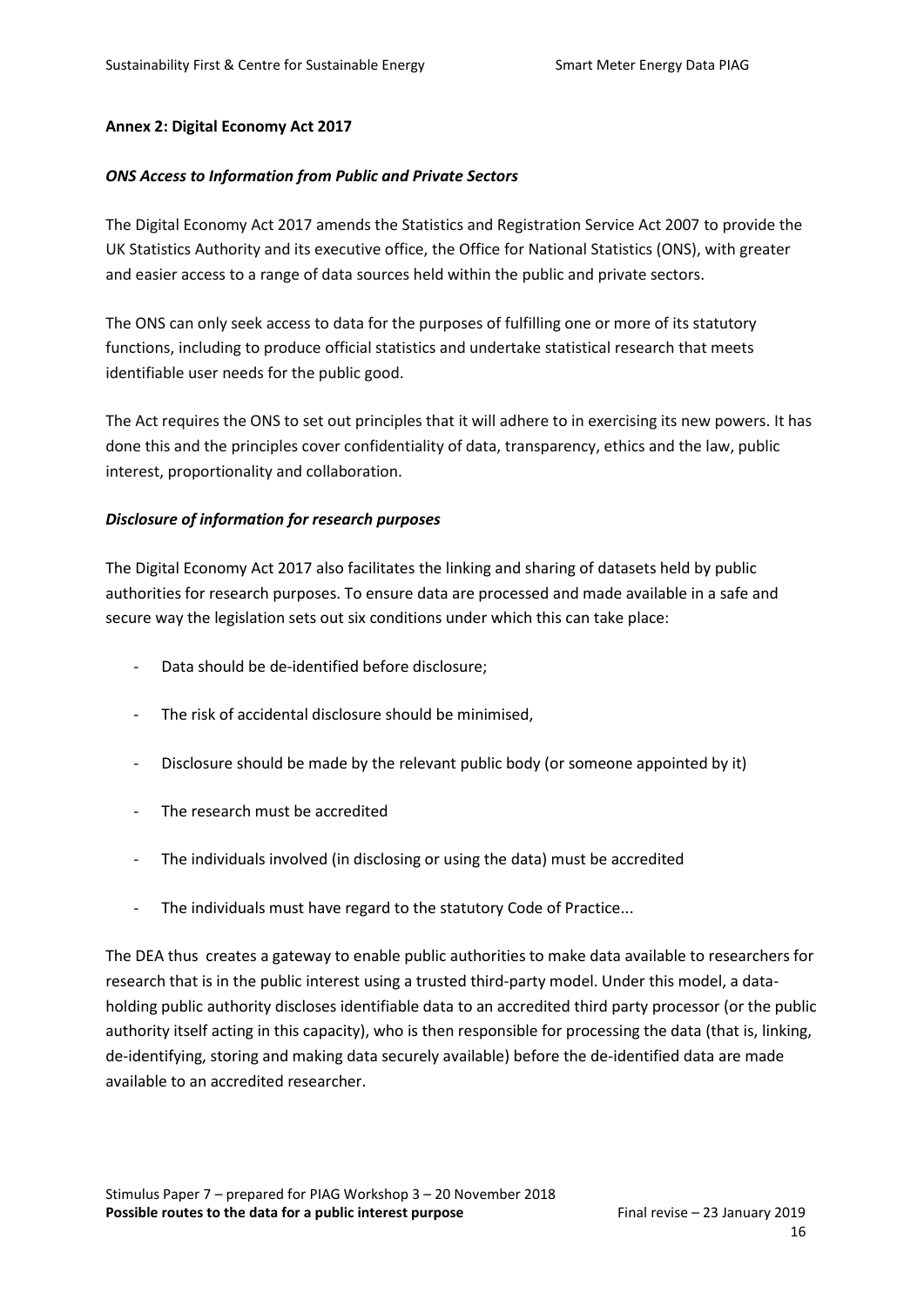Researchers must be accredited (but do not have to come from academic institutions) and projects must be accredited as being in the public interest.

The ONS is required to produce a Code of Practice which it has done and which includes examples of research in the public interest as being to:

● provide or improve evidence bases that support the formulation, development or evaluation of public policy or public service delivery;

● guide critical decision-making with anticipated impacts on the UK economy, society or quality of life of people in the UK;

● significantly extend existing understandings or social or economic trends or events, either by improving knowledge or challenging accepted analyses; or

● replicate, validate or critically analyse existing research (including official statistics) in a way that leads to improvements in the quality, coverage or presentation of existing research.

The National Statistics Authority will accredit third party processors. The ONS is considered an accredited processor but there may be others in future.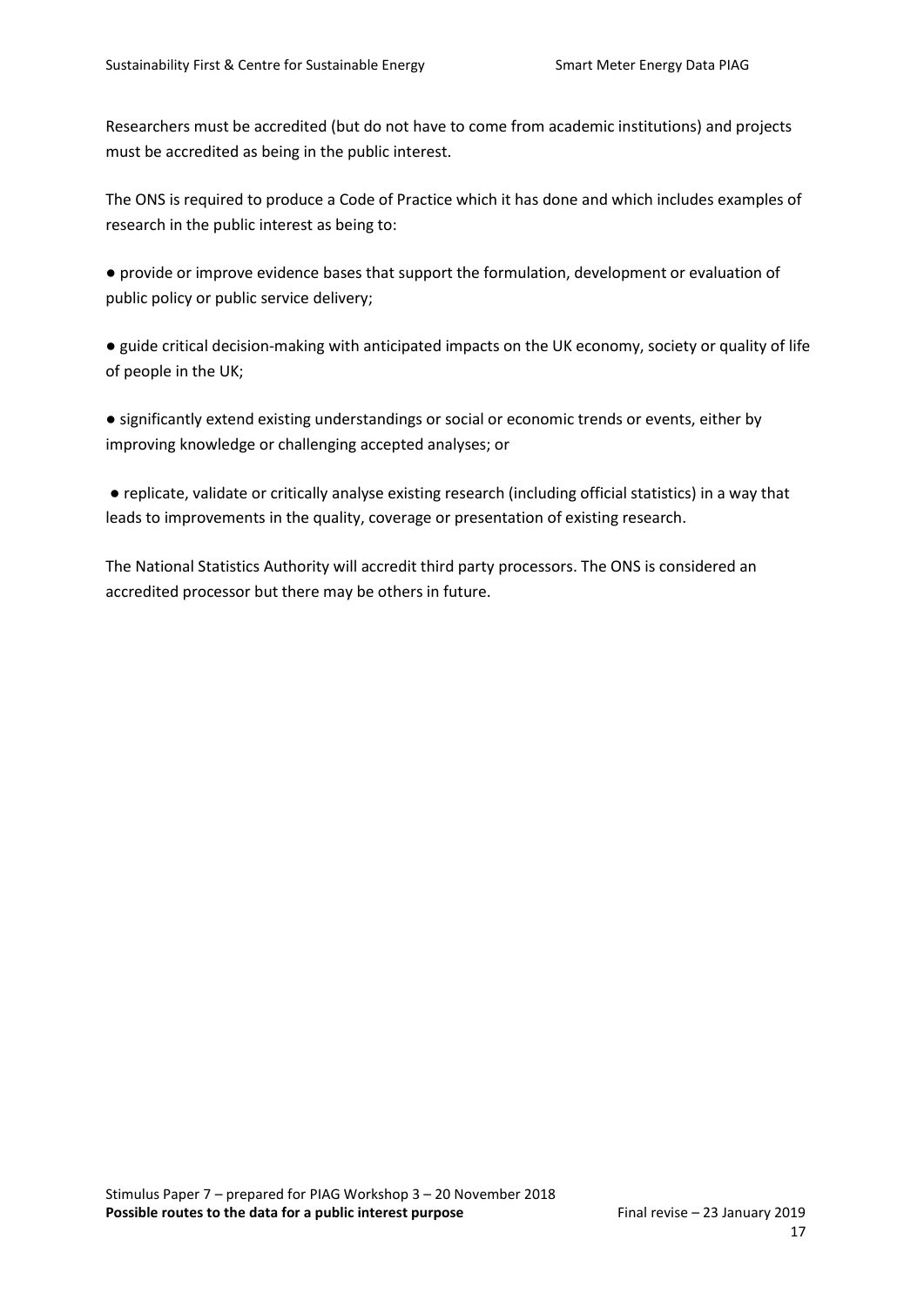#### **Annex 3: Current arrangements for data collection by BEIS**

#### *Sub-National Energy Consumption Statistics*

In December each year, BEIS publish sub-national energy consumption statistics for the previous year. (BEIS has recently received 2017 data, due for publication in December 2018). Statistics are published down to Lower Layer Super Output area (minimum 400 households) $^{11}$ .

In June each year, a second document is published which links consumption data and NEED data (National Energy Efficiency Data Framework)<sup>12</sup> covering energy efficiency and socio-demographic data to provide for example breakdowns of consumption by income level.

In 2014 an anonymised dataset of NEED data was made publicly available. This included linked data for energy consumption, energy efficiency measures installed and certain socio-demographic data. The public use file comprises around 50K records. There is also an End User Licenced File available to researchers via the UK Data Archive which contains around 4 million records.

To produce these outputs, estimated gas and electricity annual consumption data are sourced separately by the sub-national energy statistics team in BEIS. Their vires is the Statistics of Trade Act 1947 (which predates DEA & ONS powers). The methodology used (for both the sub-national statistics and for NEED) is published but in summary:

Gas – Xoserve on behalf of suppliers compile and provide weather corrected annual consumption gas data for 23 m meters (with their MPRNs) directly to BEIS. They also provide a dataset mapping MPRN numbers to address. So, BEIS receive address-level annual consumption data and assign to geographic areas.

**Electricity** – On behalf of energy retailers, each data collector, as an agent of the supplier, collects and submits annual consumption meter data (by MPAN) into BEIS, who create a single dataset for all 27 m meters from the data submitted. BEIS also obtain a dataset matching MPANs to address from Gemserve (the ECOES database). BEIS then assign the data to geographic areas.

**Smart Meter Data** - Data from properties with a smart meter comes with a 'flag'. There are no plans currently to change the frequency of data collected for smart meters.

**Data-linking** – The energy consumption data submitted to BEIS is also joined at address level by BEIS with NEED data using a Unique Property Reference Number. The NEED data includes property attributes from the Valuation Office (eg floorspace) together with data on energy efficiency measures / microgeneration installed under government schemes and Experian data on household characteristics. Obviously, address-level data is not published and there are restrictions on the individual researchers in BEIS who can access the address level data. To help data confidentiality and

11

 $\overline{a}$ 

[https://assets.publishing.service.gov.uk/government/uploads/system/uploads/attachment\\_data/file/678653/Su](https://assets.publishing.service.gov.uk/government/uploads/system/uploads/attachment_data/file/678653/Sub-national_electricity_and_gas_consumption_summary_report_2016.pdf) b-national electricity and gas consumption summary report 2016.pdf

<sup>12</sup> https://www.gov.uk/government/statistics/national-energy-efficiency-data-framework-need-reportsummary-of-analysis-2018